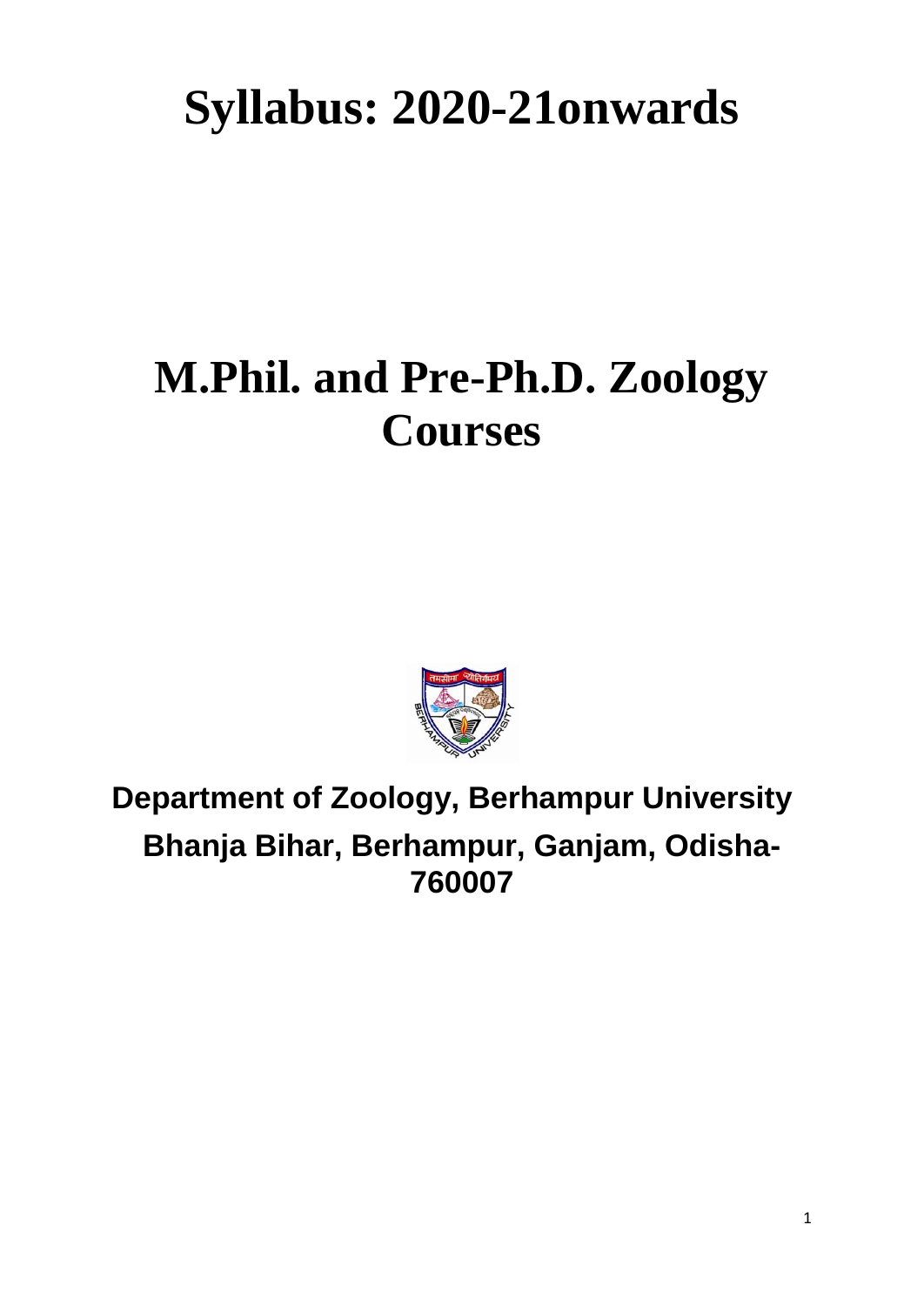#### **1. Department Profile**

The Department of Zoology offers two years P.G. Course in Zoology with major focus on Modern Biology. The M.Phil. and Ph.D. Program of the Department has been designed to facilitate the students with both theoretical and practical knowledge in different cutting edge area of biological sciences. The major thrust area of department includes Biochemistry, Physiology, Applied Entomology, Nano-technology, Biodiversity, Conservation Biology, Molecular Systematics, Evolutionary Biology, Molecular Parasitism, Molecular Diagnosis and Biosensor.

#### **2. Student Strength**

- a. P.G. Part-I: 50
- b. P.G. Part-II: 50
- c. M.Phil.: 08
- d. Ph.D.: As per the availability of the slots

#### **3. Faculty Strength**

| Sl.<br>N <sub>0</sub>   | <b>Name and</b>    | Qualification | <b>Contact No.</b> | E-Mail                    | Area of                  |
|-------------------------|--------------------|---------------|--------------------|---------------------------|--------------------------|
|                         | <b>Designation</b> |               |                    |                           | <b>Research interest</b> |
| $\mathbf{1}$            | Dr. G. Mishra,     | Ph.D.         | 9437592010/        | gmishra.bu@gmail.com      | Biochemistry             |
|                         | Professor          |               | 9337633384         |                           |                          |
| $\overline{2}$          | Dr. P.K. Dixit,    | Ph.D.         | 9437090190/        | drdixit2001@gmail.com     | Physiology,              |
|                         | Reader and Head    |               | 9090790807         |                           | Biochemistry             |
|                         |                    |               |                    |                           |                          |
| $\overline{\mathbf{3}}$ | Dr. T.K. Barik,    | Ph.D.         | 9583500088/        | tkbarik@rediffmail.com    | Applied                  |
|                         | Asst. Professor    |               | 8917289089         |                           | Entomology,              |
|                         |                    |               |                    |                           | Nanotechnology           |
| $\overline{\mathbf{4}}$ | Dr. J.K. Seth,     | Ph.D.         | 9658887688         | jkseth52@gmail.com        | Biodiversity,            |
|                         | Asst. Professor    |               |                    |                           | Conservation             |
|                         |                    |               |                    |                           | Biology,                 |
|                         |                    |               |                    |                           | Molecular                |
|                         |                    |               |                    |                           | Systematic,              |
|                         |                    |               |                    |                           | Evolutionary             |
|                         |                    |               |                    |                           | <b>Biology</b>           |
| 5                       | Mr. L.K. Murmu,    | M.Phil.       | 9090457648         | murmu.laxmankumar36       | Molecular                |
|                         | Asst. Professor    |               |                    | @gmail.com                | Parasitism               |
|                         |                    |               |                    |                           |                          |
| 6                       | Dr. S.K. Dash,     | Ph.D.         | 9438764504         | dashsandipkumar@gmail.com | olecular                 |
|                         | Asst. Professor    |               |                    |                           | Diagnosis,               |
|                         |                    |               |                    |                           | Biosensor.               |
|                         |                    |               |                    |                           |                          |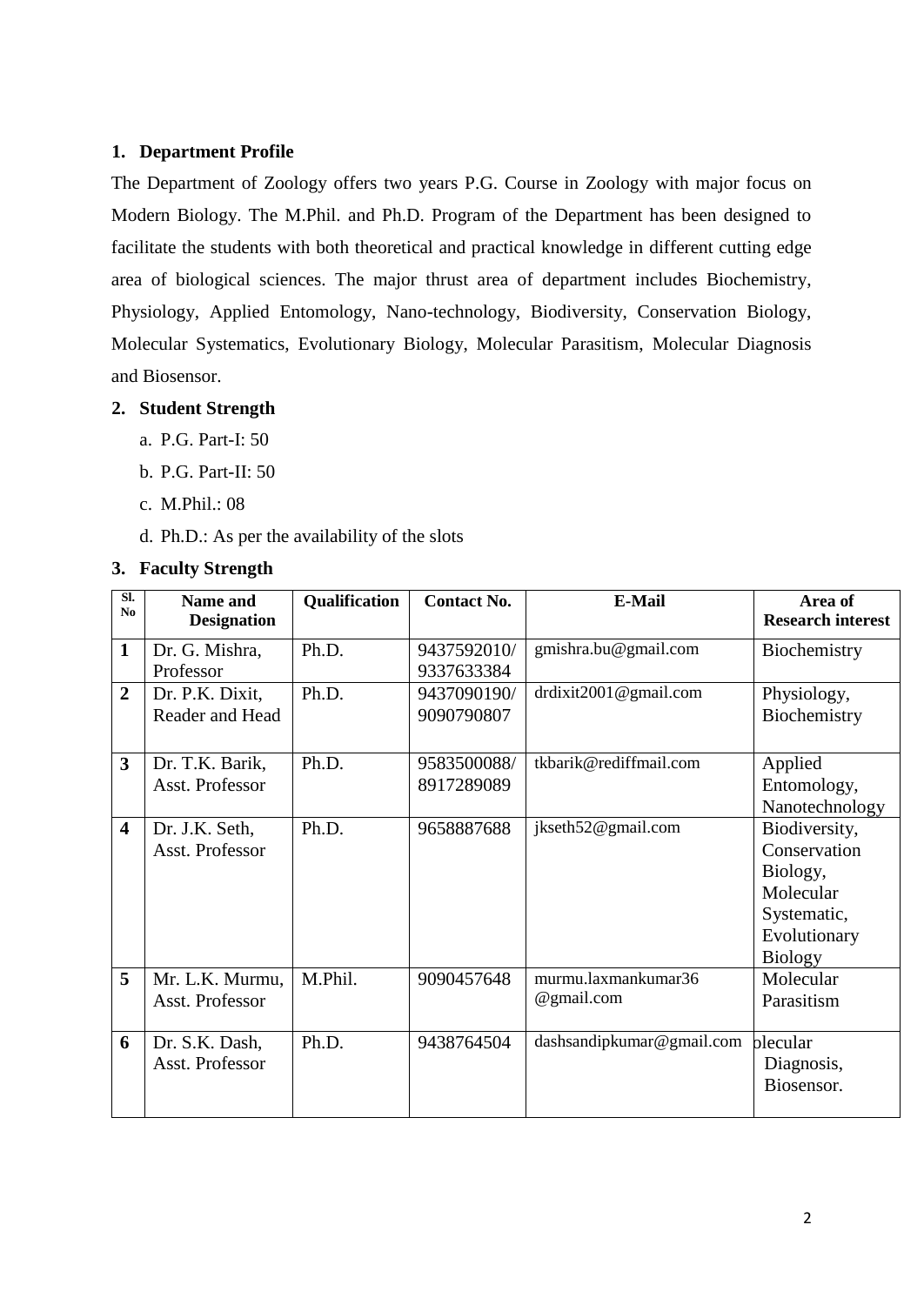#### **4. Supporting Staff:**

| Sl. | Name of the         | <b>Contact</b> | <b>E-Mail</b>          |
|-----|---------------------|----------------|------------------------|
| No. | <b>Employee</b>     |                |                        |
|     | Mr. K.C. Panda      | 9861280550     |                        |
|     | Dr. D. Sahu         | 9437030878     | deben_sahu@yahoo.co.in |
| 3   | Mr. Abhiram Palai   | 9861346150     |                        |
|     | Mr. Y. Rajeswar Rao | 8596045003     |                        |

#### **5.Courses offered**

**P.G.: Semester-I:**Biology of Non-Chordate, Cytology, Inheritance Biology, Biosystematics, Conservation Biology, Evolution and Ecology, Biochemistry, Laboratory Course Work-I; **Semester-II**: Biology of Chordates, Molecular Biology, Physiology, Endocrinology and Histology, Ethology, Applied Ecology, Microbiology,Laboratory Course Work-II**Semester-III:**Instrumentation and methods in Biology, Immunology, Developmental Biology and Biostatistics, Elective 1: Academic Writing/ Entomology, Laboratory Course Work-III **Semester-IV:**Cytogenetic, Cancer Biology, Applied Entomology, Epigenetic, Stress Physiology, Molecular Parasitism, Elective 2: Applied Biology/Animal Biotechnology, Project, Dissertation and Viva

**M. Phil. Level:**Basic Research Methodology, Advanced tools and Techniques in Biology and electives like advances in Environmental Sciences and Economic Zoology, Seminar Presentation, Dissertation and Viva.

**Research (Ph.D.)** in the specialized areas of Biochemistry, Physiology, Applied Entomology, Nano-technology, Biodiversity, Conservation Biology, Molecular Systematics, Evolutionary Biology, Molecular Parasitism, Molecular Diagnosis and Biosensor.

Besides this, P.G. Department of Biotechnology (SFC) with capacity of 40 students is attached to our Department. The Department started during 2005 to offer two years P.G. course of Biotechnology with emphasis on Advanced Techniques and Modern Biology.

6**. Academic Dimension**: In addition to above, the department is conducting weekly seminar for both P.G. Part I and II students, also annual intra and inter class quizzes, essay writing in current event in the field of Science and Technology. The students are also participating in the study tour/field trip each year.

**Alumni Meet**: Alumni, Department of Zoology, were established in 1994 to include more than 1500 members by now with a record of reunion every year along with the Annual Day celebration of the Zoology Seminar. Executive body meeting is carried out 2-3 times a year. The basic objectives being reunion, financial and professional cooperation, felicitation of meritorious students, superannuated alumni. To motivate the department students in national competitive examinations like NET and GATE, a prize has been established by the union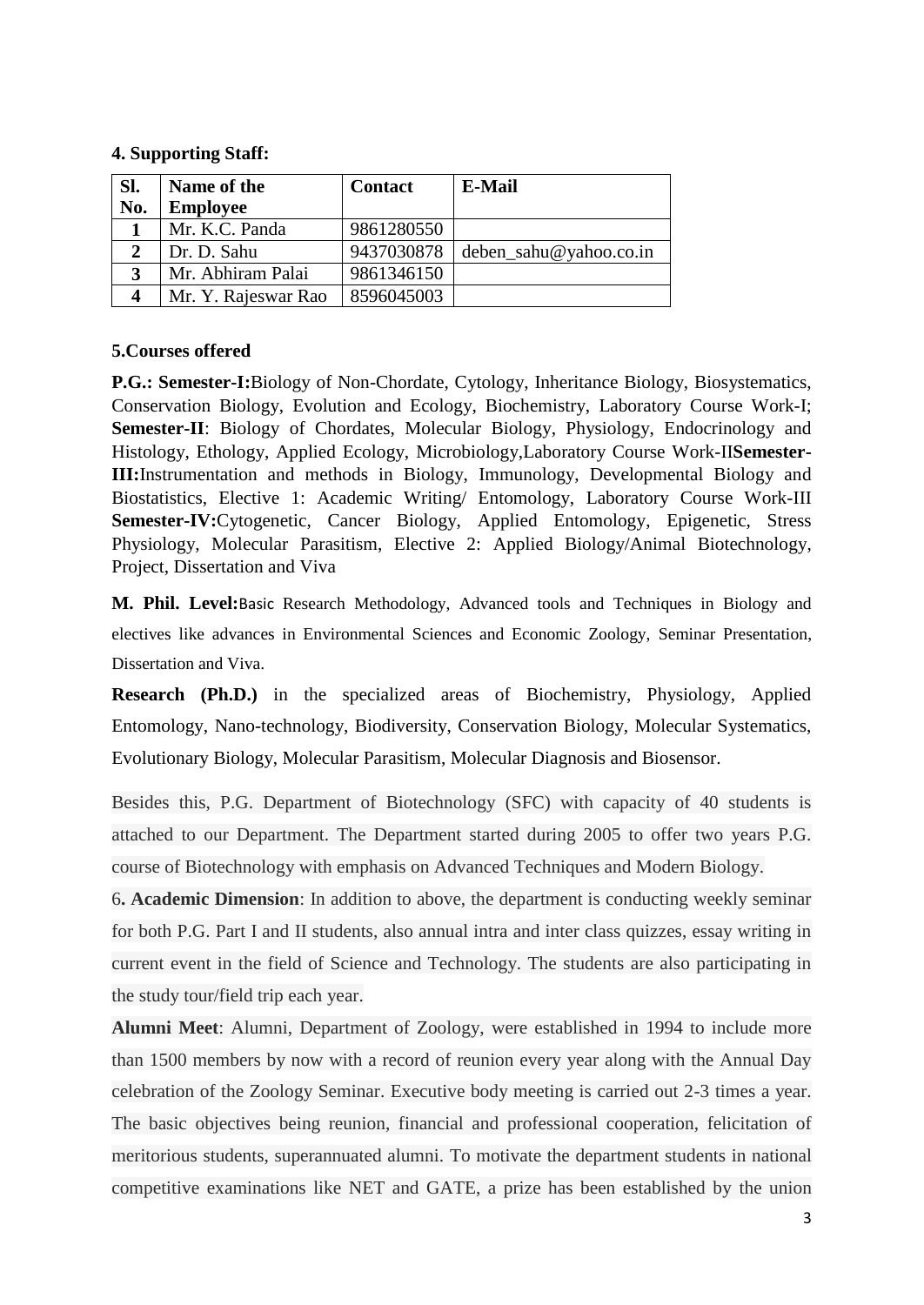which is being conferred to the students qualified in such examinations. Besides, a bulletin citing activities achievements around the year is published.

#### **7. Student Facilities**

- a. **Seminar Library**: About 1403 books of national and International repute and more than previous volumes of Research Journals are available.
- b. **Audio-Visual aids:**LCD Projector, Audio system, and the Department is planning to run dust-free smart classes near future.
- c. **Proctorial classes** for the students are held on regular basis
- d. **Museum:** One of the best Zoology museums of the state with thousands of wellpreserved specimens.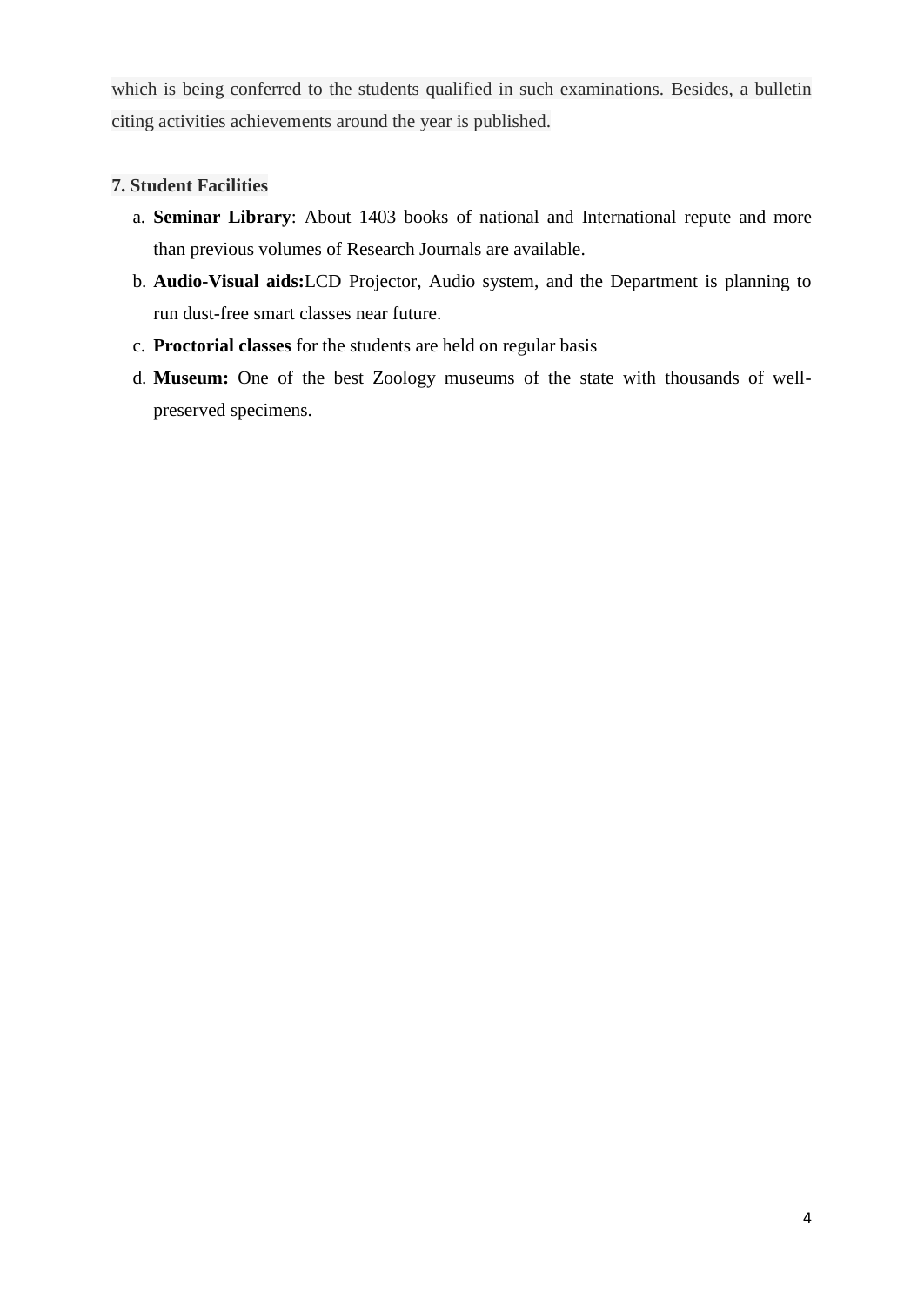## **M.Phil. and Pre-Ph.D.Zoology**

| S.No           | Paper          | <b>Title</b>                                                                 | <b>Credits</b> | <b>Proposed Marks</b> |
|----------------|----------------|------------------------------------------------------------------------------|----------------|-----------------------|
|                | N <sub>0</sub> |                                                                              |                |                       |
|                |                | <b>SEMESTER ONE</b>                                                          |                |                       |
| 1              | ZOOLMPC1       | <b>Basic Research Methodology</b>                                            | 04             | <b>100</b>            |
| $\overline{2}$ | ZOOLMPC2       | <b>Research Tools and Techniques</b>                                         | 04             | <b>100</b>            |
| 3              |                | <b>Elective I*</b>                                                           | 04             | <b>100</b>            |
| 4              | ZOOLMPS3       | <b>Presentation on Review of Literature and research</b><br>proposal writing | 04             | 100                   |
|                |                | Total                                                                        | 16             | 400                   |
|                |                | <b>SEMESTER TWO</b>                                                          |                |                       |
| 5              | ZOOLMPS4       | <b>Seminar and Pre-Submission Presentations</b>                              | 04             | 100                   |
| 6              | ZOOLMPD1       | <b>Dissertation and Viva</b>                                                 | 12             | 300                   |
|                |                | Total                                                                        | 16             | <b>300</b>            |
|                |                | <b>TOTAL</b>                                                                 | 32             | 800                   |

**Recommended Electives**

**ZOOL-ME-103\*Elective I: A) Advances in Environmental Sciences B) Economic Zoology**

**Semester-One**

**ZOOL MPC1** Basic Research Methodology



Course Objectives: This course focuses on the basics of science and ethics, research integrity and publication ethics. Hands-on-sessions are designed to identify research misconduct and predatory publications. Indexing and citation databases, open access publications, research metrics (citation, h-index, Impact factor, etc) and plagiarism tools will be introduced in this course. **Student Learning Outcomes:**This course makes aware the students about the publication ethics and publication misconduct.

#### **Course Coordinator:Dr. P.K. Dixit/Dr. J. K. Seth**

| <b>Unit I</b>               | 1. Philosophy and ethics in research    |
|-----------------------------|-----------------------------------------|
| <b>Scientific Ethics</b>    | 2. Scientific conduct                   |
| Lectures:16                 | <b>3.</b> Publication ethics            |
| Unit II                     | <b>1. Open Access Publishing</b>        |
| <b>Research Publication</b> | 2. Publication Misconduct               |
| Lectures:16                 | <b>3.</b> Database and Research Metrics |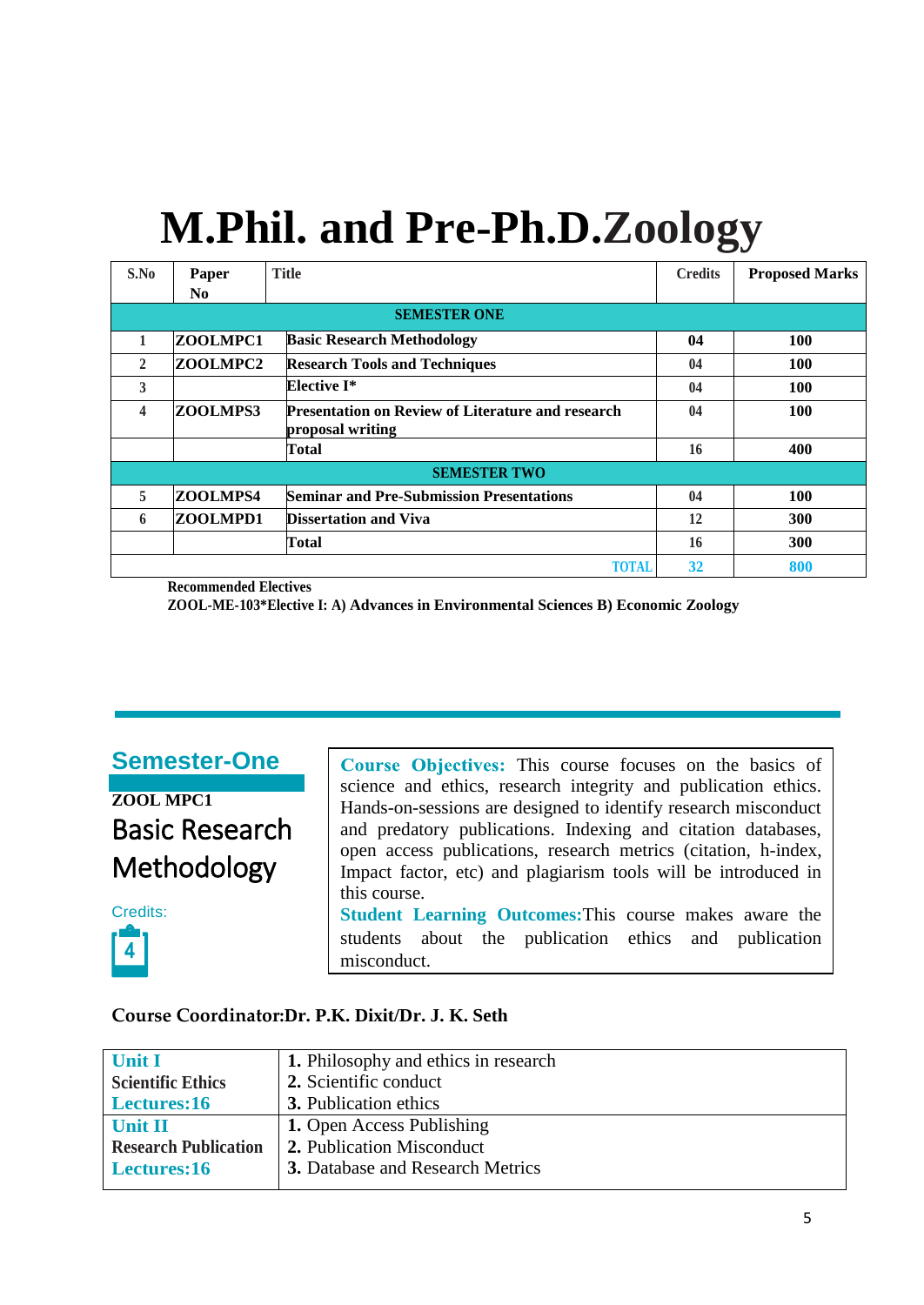| <b>Unit III</b>                                                                         | 1. Reading and critical analysis of scientific literature                                      |  |
|-----------------------------------------------------------------------------------------|------------------------------------------------------------------------------------------------|--|
| 2. Communicating research results in peer-reviewed journals<br><b>Research Writting</b> |                                                                                                |  |
| Lectures:16                                                                             | 3. Acknowledgement of contributions, authorshipissues and Plagiarism                           |  |
| <b>Unit IV</b>                                                                          | 1. Dissertation/Thesis writing-I (Synopsis writing, presentation, review                       |  |
| <b>Dissertation</b>                                                                     | of literature)                                                                                 |  |
| Lectures:16                                                                             | 2. Dissertation/Thesis writing-II (Introduction, Material and Methods,<br>and Results writing) |  |
|                                                                                         | <b>3.</b> Dissertation/Thesis writing-III (Discussion, Summary and Referencing<br>patterns)    |  |
|                                                                                         | <b>Recommended Textbooks and References:</b>                                                   |  |
|                                                                                         | 1. Philosophy of Science, A. Bird, Routledge                                                   |  |
|                                                                                         | 2. A short history of Ethics, A. MacIntyre, London                                             |  |
|                                                                                         | 3. Ethics in competitive Research: Do not get scooped, do not get                              |  |
|                                                                                         | plagiarized, P. Chaddah                                                                        |  |
|                                                                                         | 4. On being a Scientist: a guide to responsible conduct in Research,                           |  |
|                                                                                         | National Academy of Sciences, 3 <sup>rd</sup> Edition                                          |  |
|                                                                                         | 5. What is ethics in research and why it is important? D.B. Resnik,                            |  |
|                                                                                         | National Institute of Environmental Health Sciences                                            |  |
|                                                                                         | 6. Predetory publishers are corrupting open access, J. Beall, Nature, 489,<br>179-179.         |  |
|                                                                                         | 7. Research and Governance, INSA, Ethics in Science Education                                  |  |

### **Semester-One**

**ZOOL MPC2** Research Tools and Techniques **Credits** 

Course Objectives: Objective of the course is to Provide a descriptive knowledge to the aspirant of M.Phil. Degree in various basic and advanced laboratory based tools and techniques for application in their research area.

**Student Learning Outcomes:**The students after completeion of this course are expected to have a comprehensive idea and hands on experience raegarding handling different routinely used instruments and techniques for their future research endeavour including biosafety measures required for handling animals.

#### **Course Coordinator: Dr. T.K. Barik/Dr. S. K. Dash**

| <b>Unit I</b>          | 1. Aseptic technique and preparation of media                           |
|------------------------|-------------------------------------------------------------------------|
| <b>Cell Culture</b>    | 2. Types of cell culture                                                |
| Lectures:16            | 3. Applications of cell culture                                         |
|                        | 4. Microscopy                                                           |
| <b>Unit II</b>         | 1. Colorimetry; Spectrophotometry                                       |
| <b>Instrumentation</b> | 2. Preparative Centrifugation                                           |
| Lectures:16            | 3. Immunological techniques                                             |
|                        | 4. Electrophotetic techniques                                           |
| <b>Unit III</b>        | 1. Good laboratory practice; Safety and bio- and radio- hazards, safety |
| Laboratory             | and precautions                                                         |
| <b>Practices</b>       | 2. Disposal of biological and chemical wastes                           |
| Lectures:16            | 3. Accuracy of liquid transfer                                          |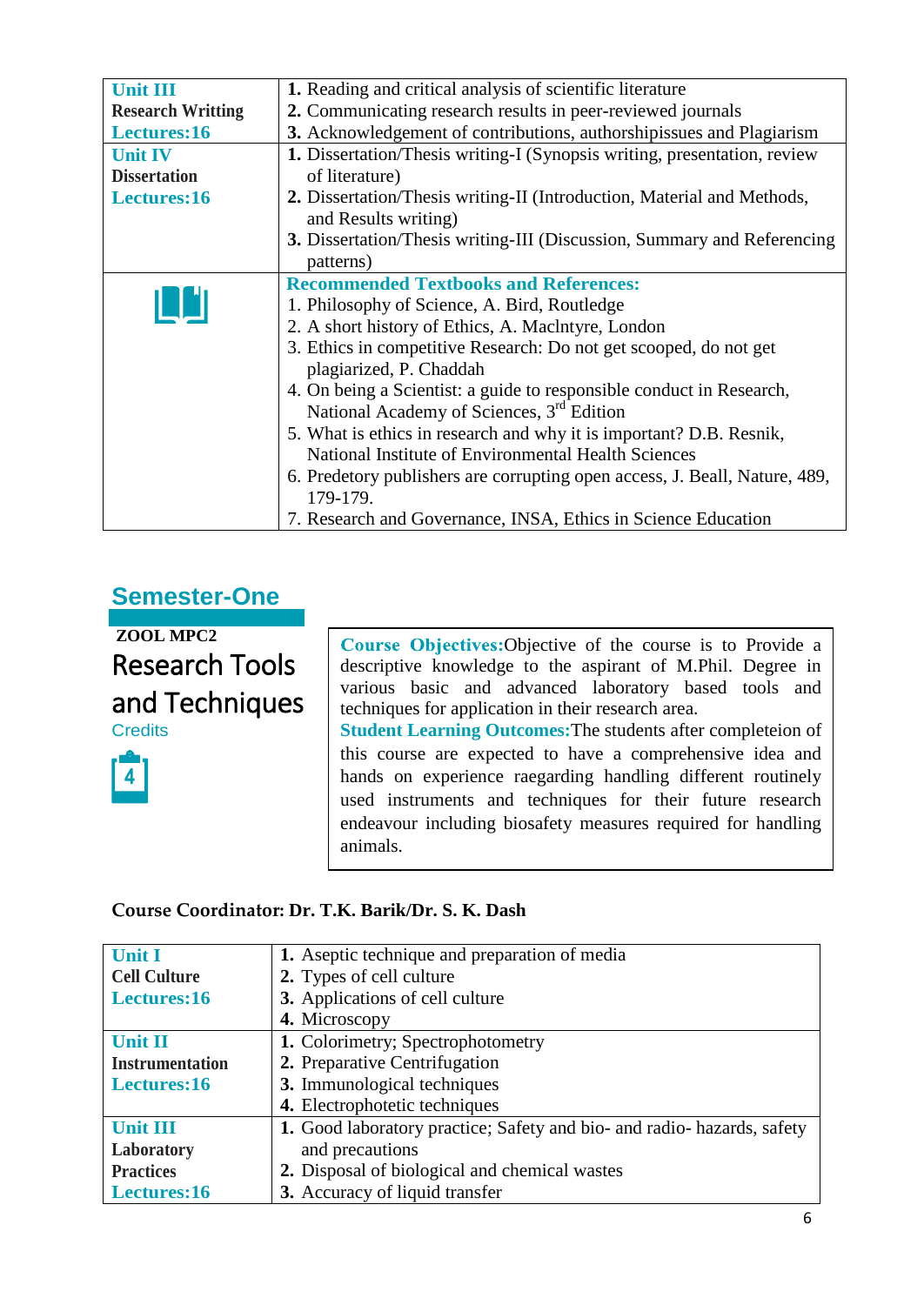|                                                         | 4. Preparation of Reagents, chemicals, buffers                   |
|---------------------------------------------------------|------------------------------------------------------------------|
| <b>Unit IV</b>                                          | 1. Animal handling and ethics                                    |
| <b>Animal Ethics</b>                                    | 2. Maintenance of animals                                        |
| Lectures:16                                             | 3. Various routes of injections and sample collection            |
|                                                         | 4. CPCSEA guidelines; Institutional ethics committees            |
| <b>Recommended Textbooks and References:</b>            |                                                                  |
|                                                         | 1. Introduction to Spectroscopy, Pavia, Lampman, Kriz, Vivyan,   |
|                                                         | Cengage Learning                                                 |
| 2. Modern Spectroscopy, J.M. Hollas, Willey Publication |                                                                  |
|                                                         | 3. Molecular Structure and Spectroscopy, G. Aruldash             |
|                                                         | 4. Experimental Biochemistry, Wilson and Walker                  |
|                                                         | 5. Experimental Biochemistry, Rodney Boyer                       |
|                                                         | <b>6.</b> CPCSEA Mannual for Animal Handling and experimentation |

## **Semester-One**

**ZOOL MPE1** Course Objectives: Objective of the course is to provide comprehensive and in depth knowledge of ecosystem, population, environmental impact accessment and biodiversity Advances in conservation and associated laws. Environmental Students Learning Outcomes: The students after completeion of this course are expected to be aware of the adverse effects of **Sciences** environemental detoriation, social issues, laws, and ethics **Credits** associated with environement. This will enable them adopt precautionary steps for conservation of nature and wild lives. $\overline{\mathbf{4}}$ 

#### **Course Coordinator: Prof. G. Mishra/L. K. Murmu**

| <b>Unit I</b>                                                              | 1. Ecological tool and techniques for measurement of Abiotic and         |
|----------------------------------------------------------------------------|--------------------------------------------------------------------------|
| <b>Ecosystem</b><br>and                                                    | <b>Biotic Components</b>                                                 |
| population ecology                                                         | 2. Laws of thermodynamics, energy flow, mineral cycling, food chain      |
| Lectures:16                                                                | and food web                                                             |
|                                                                            | <b>3.</b> Population dynamics                                            |
|                                                                            | 4. Community Ecology and Ecological succession                           |
| <b>Unit II</b>                                                             | 1. Environment and human health: Hazzardous chemicals, Pesticides        |
| <b>Instrumentation</b>                                                     | and impact, oil spill and its consequence, Nuclear waste and its         |
| Lectures:16                                                                | biological impact                                                        |
|                                                                            | 2. Social issues and the environment: Sustainable development, Indian    |
|                                                                            | environmental laws and regulations, ethics                               |
|                                                                            | 3. Environmental Impact assessment                                       |
|                                                                            | 4. Social waste management                                               |
| <b>Unit III</b>                                                            | 1. Biodiversity: International and National efforts for its conservation |
| Laboratory                                                                 | 2. Climate change and associated laws                                    |
| <b>Practices</b>                                                           | 3. Ex-situ and In-situ conservation of wild life                         |
| Lectures:16<br><b>4.</b> Genetically Modified food and associated hazzards |                                                                          |
|                                                                            |                                                                          |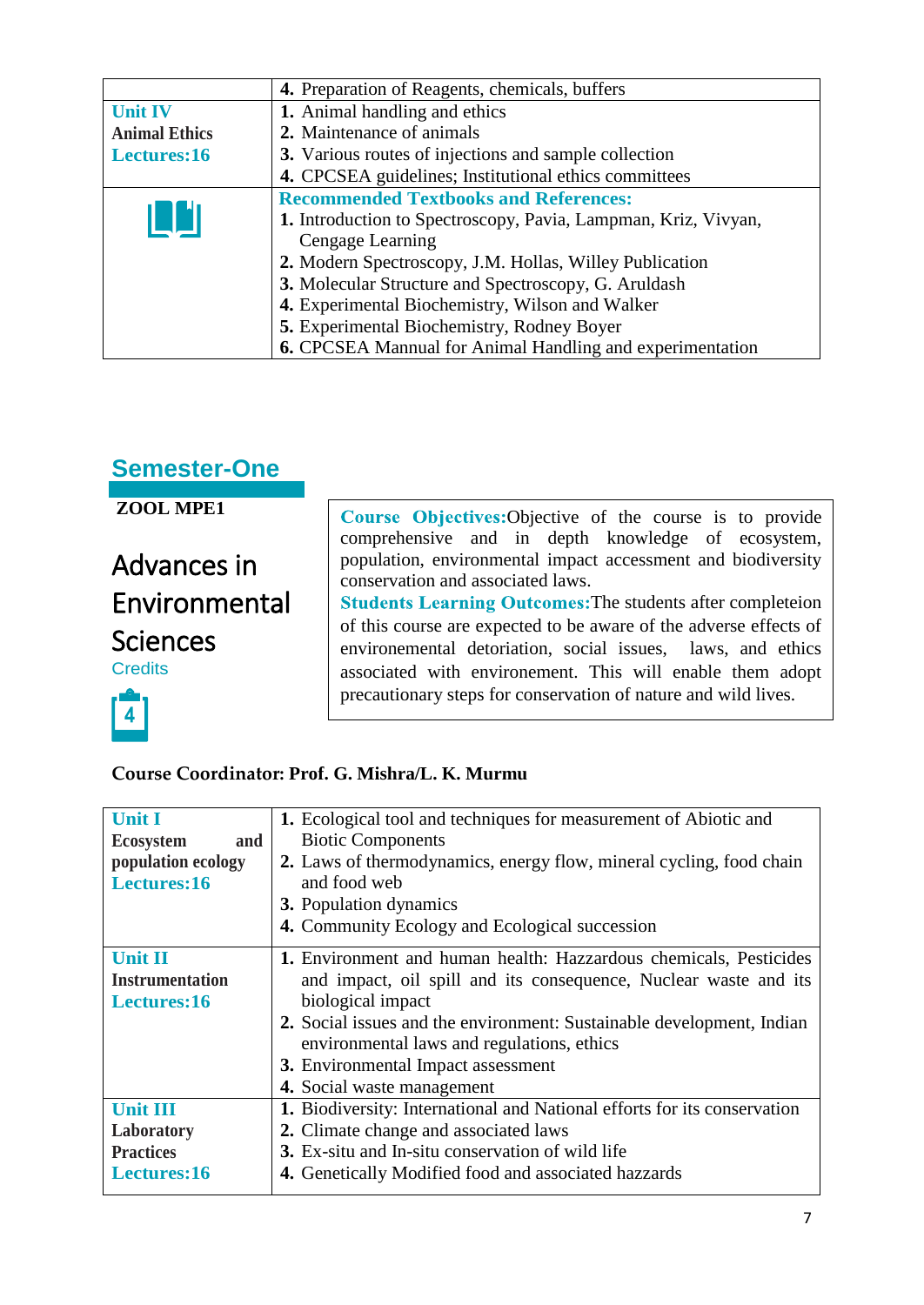| <b>Unit IV</b>         | 1. Bioremediation                                                |  |  |
|------------------------|------------------------------------------------------------------|--|--|
| <b>Applied Biology</b> | 2. Vermi-composting                                              |  |  |
| Lectures:16            | 3. Biofuel                                                       |  |  |
|                        | 4. Bio-fertilizer                                                |  |  |
|                        | <b>Recommended Textbooks and References:</b>                     |  |  |
|                        | 1. Introduction to Spectroscopy, Pavia, Lampman, Kriz, Vivyan,   |  |  |
|                        | Cengage Learning                                                 |  |  |
|                        | 2. Modern Spectroscopy, J.M. Hollas, Willey Publication          |  |  |
|                        | 3. Molecular Structure and Spectroscopy, G. Aruldash             |  |  |
|                        | 4. Experimental Biochemistry, Wilson and Walker                  |  |  |
|                        | 5. Experimental Biochemistry, Rodney Boyer                       |  |  |
|                        | <b>6.</b> CPCSEA Mannual for Animal Handling and experimentation |  |  |

## **Semester-One**

**ZOOL MPE2** Economic Zoology **Credits** 



Course Objectives: Objective of the course is to provide comprehensive and in depth knowledge of ecosystem, population, environmental impact accessment and biodiversity conservation and associated laws. Students Learning Outcomes: The students after completeion of this course are expected to be aware of the adverse effects of

environemental detoriation, social issues, laws, and ethics associated with environement. This will enable them adopt precautionary steps for conservation of nature and wild lives.

#### **Course Coordinator: DR. T. K. Barik/Dr. S.K.Dash**

| <b>Unit I</b>                                                | 1. Fish culture techniques and manangement                           |  |
|--------------------------------------------------------------|----------------------------------------------------------------------|--|
| 2. Techniques and management of prawn culture<br>Aquaculture |                                                                      |  |
| Lectures:16                                                  | 3. Pearl culture                                                     |  |
|                                                              | 4. Aquaponics                                                        |  |
| <b>Unit II</b>                                               | 1. Sericulture                                                       |  |
| Economic                                                     | 2. Apiculture                                                        |  |
| Entomology                                                   | 3. Lac culture                                                       |  |
| Lectures:16                                                  | 4. Predator, parasites and pathogens of economic insects             |  |
| <b>Unit III</b>                                              | 1. Dairy farming                                                     |  |
| Diary and poultry                                            | 2. Poultry                                                           |  |
| Lectures:16                                                  | 3. Piggery                                                           |  |
|                                                              | 4. Integrated farming                                                |  |
| <b>Unit IV</b>                                               | <b>1.</b> Genetic Engeneering                                        |  |
| <b>Applicative Genetic</b>                                   | 2. GMO                                                               |  |
| <b>3.</b> Recombinant Vaccines<br><b>Engeenering</b>         |                                                                      |  |
| Lectures:16<br>4. Gene Therapy                               |                                                                      |  |
|                                                              | <b>Recommended Textbooks and References:</b>                         |  |
|                                                              | 1. Venkitaraman: Economic Zoology (Sudarsana Publishers, 1983)       |  |
|                                                              | 2. Srivastava: A Text Book of Applied Entomology, Vol. II & III      |  |
|                                                              | (Kalyani Publishers, 1988 & 1991)                                    |  |
|                                                              | <b>3.</b> Shukla & Upadhyaya : Economic Zoology (Rastogi Publishers, |  |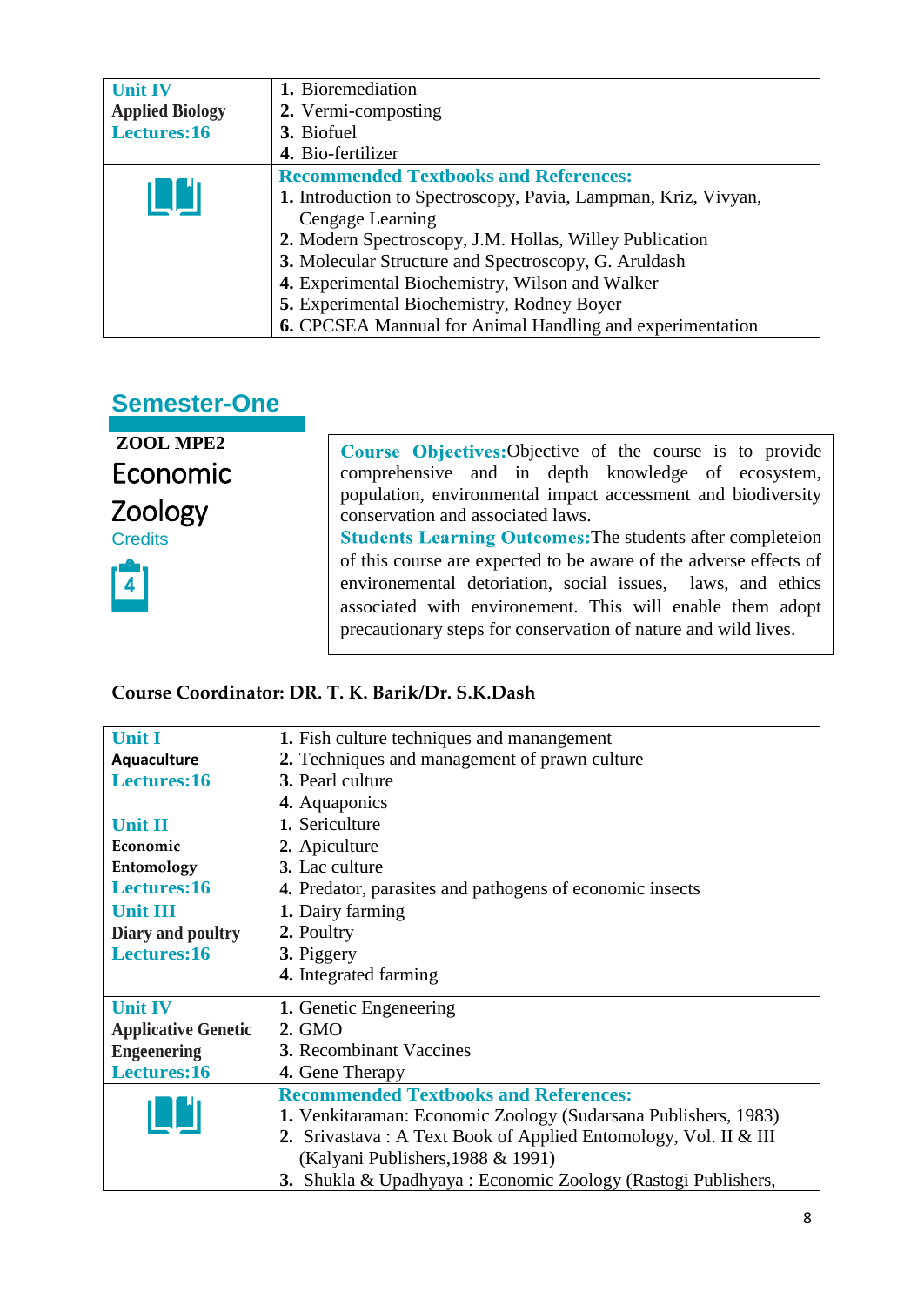| 1999-2000)                                                                         |
|------------------------------------------------------------------------------------|
| 4. Lehinger Principles of Biochemistry, D.L. Nelson, M.M. Cox, 07 <sup>th</sup>    |
| Edition                                                                            |
| 5. Biochemistry, J.M. Berg, L. Stryer, J.L. Tymoczko, G.J. Gatto, 08 <sup>th</sup> |
| Edition                                                                            |
| 6. Animal Cell Culture-Practical Approach., R.W. John, Masters,                    |
| 7. Animal Cell Culture Techniques, M. Clynes,                                      |

### **Semester- One**

**ZOOL MPS3**

Presentation on Review of Literature and research proposal **Credits** 



**Course Coordinator: Head, Department of Zoology**

Course Objectives: This paper is designed to give the student an exposure to the methodology in preparation of his/her dissertation and improve the communication/presentation skills. **Student Learning Outcomes:**Students after completion of this course will be aquented with presentation and discussion of scientific thoughts along with development of understandings and skills.

Course Objectives: Objective of the course is to provide comprehensive and in depth knowledge of ecosystem, population, environmental impact accessment and biodiversity conservation and associated laws.

**Students Learning Outcomes: The students after completeion** of this course are expected to be aware of the adverse effects of environemental detoriation, social issues, laws, and ethics associated with environement. This will enable them adopt precautionary steps for conservation of nature and wild lives.

Presentation on review of literature, Research Proposal and plan of research

## **Semester- Two**

**ZOOL MPS4**

Seminar and Pre-Submission Presentations



Course Objectives: This presenation is set for rigorous discussion and analysis of their M.Phil. work.

**Student Learning Outcomes:**Students after completion of this seminar will have a clear idea and positive feed backs for betterment of their project and take home messages for their future career.

Course Objectives: Objective of the course is to provide comprehensive and in depth knowledge of ecosystem, population, environmental impact accessment and biodiversity conservation and associated laws.

laws, and ethics **Students Learning Outcomes: The students after completeion** of this course are expected to be aware of the adverse effects of environemental detoriation, social issues, associated with environement. This will enable them adopt precautionary steps for conservation of nature and wild lives.